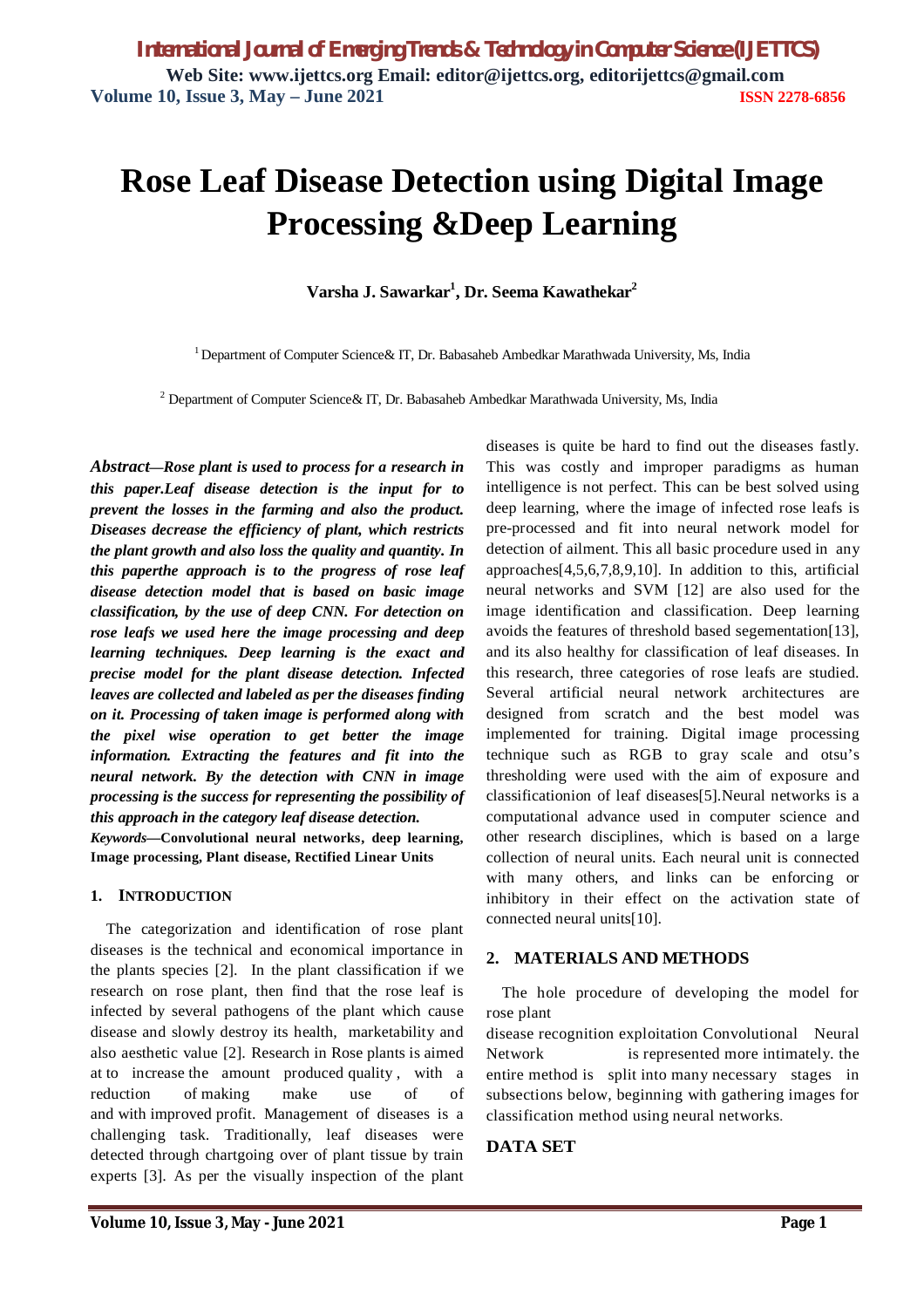# *International Journal of Emerging Trends & Technology in Computer Science (IJETTCS)*

**Web Site: www.ijettcs.org Email: editor@ijettcs.org, editorijettcs@gmail.com Volume 10, Issue 3, May – June 2021 ISSN 2278-6856**

Datasets are required at all stages of object recognitionresearch,startingfromtrainingphasetoevaluati ng the presentationof detection steps. All the images collected for the dataset were downloaded from the Internet, searched by different disease names on various on line sources. Images in the dataset were grouped into different modules which represented rose leaf diseases which could be visually determined from leaves. To differentiate healthy leaves fromdiseasedones, onemoreclassisadded into thedataset. From the dataset an extra class with the background images is beneficial to get the more accurate classification[11]. Thus, deep neural network could be trained to differentiate the leaves from the surrounding. From the dataset which taken from online sources if there was some duplicate images that are removed by developed python script applying the procedure. The main aim of presented study is to train the network to learn the features that differentiate one class from the others. Therefore, when using the output images, the chance for the network to learn the appropriate features has been increased. The augmentation process shows all supported diseases together with the number of orig inal images and number of augmented images for every class used as training and validation dataset for the diseaseclassification model[5,6,7].

## **A. IMAGE PREPROCESSING**

Rose leaf datasets are arbitrarily sized RGB images. At first the image is cropped on leaf diseases area. And then converted to gray levels. To enhance the image we used Laplacian filter. the RGB images into the grey images using colour conversion using equation (1).

# *f(x)=0.2989\*R + 0.5870\*G + 0.114.\*B - - - - - - - - - - (1)*

As most of the neural network models assume a square shape input images, it is resized to  $256 \times 256$  pixels maintaining uniform aspect ratio. It is ensured that images contain all the required information for feature extraction. In order to make convergence faster while training the network, dataset are normalized. Then find the mean of all images for the normalization. Data normalization is carried out by subtracting the mean from each pixel, and then dividing the result by the standard deviation. Hence, each input parameter i.e. Pixel in this case, are maintained a similar data distribution[10,11].



# **B. INTERACTIVE FOREGROUND EXTRACTION USING GRABCUT**

Everything outside this rectangle will be taken as sure background and inside rectangles is unknown. Similarly any user input specifying foreground and background are considered as hard-labeling which means they won't change in the process. Computer does an initial labeling depending on the data we often find[8]. It labels the foreground and background pixels (or it hard-labels). Now a Gaussian Mixture Model (GMM) is used to model the foreground and background. Depending on the data we gave, GMM learns and create new pixel distribution. That is, the unknown pixels are labeled either probable foreground or background depending on its relation with the other hard-labeled pixels in terms of color statistics (It is just like clustering). Here use k-means cluster on the input images. A graph is built from this pixel distribution. Nodes in the graphs are pixels. Additional two nodes are added, Source node and Sink node. Every foreground pixel is connected to Source node and every background pixel is connected to Sink node.

The weights of edges connecting pixels to source node/end node are defined by the probability of a pixel being foreground/background. Canny edge detection is use on it. The weights between the pixels are defined by the edge information or pixel similarity. If there is a large difference in pixel color, the edge between them will get a low weight.



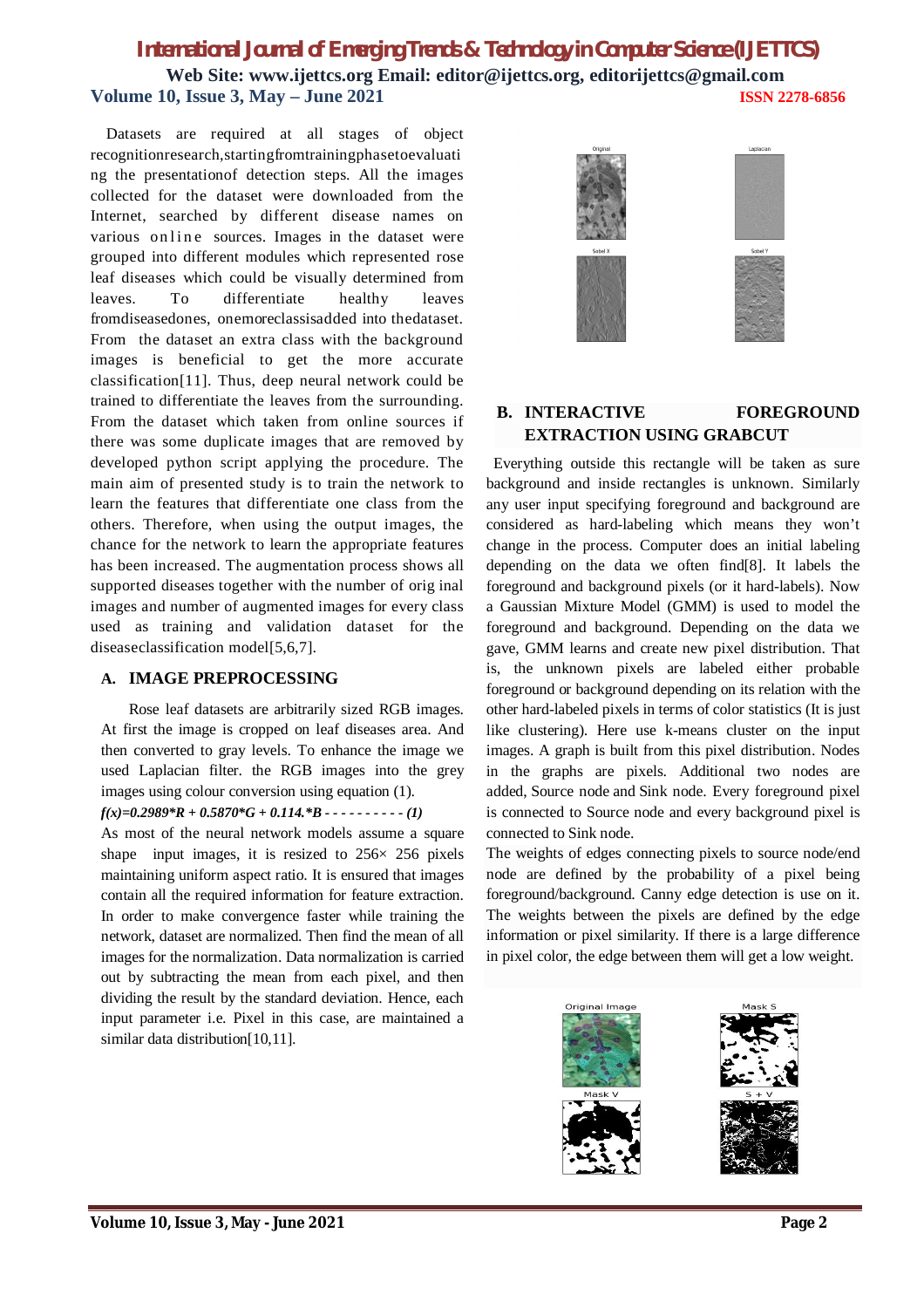# *International Journal of Emerging Trends & Technology in Computer Science (IJETTCS)* **Web Site: www.ijettcs.org Email: editor@ijettcs.org, editorijettcs@gmail.com Volume 10, Issue 3, May – June 2021 ISSN 2278-6856**

#### *C.* **IMAGE SEGMENTATION**

Image segmentation is one of the most important process for disease detection and has a crucial impact on the overall performance of the developed systems[14]. The K-Means clustering technique is a well-known approach that has been applied to solve low-level image segmentation tasks[9]. This clustering algorithm is convergent and its aim is to optimize the partitioning decisions based on a user-defined initial set of clusters[10]. This paper is proposed to k-means segmentation method to segment target areas. The area affected by the disease is the target area. Belowfigures shows the outputs from the segmentation.Since the neural network tends to over-fit in case of limited number of training data samples trained with higher number of epochs [15], we implement the technique of image augmentation for artificially expanding dataset. Zoom, shear, rotation functions are the Image augmentation parameters used. In addition to this,adaptive histogram equalization and contrast stretching, histogram equalization are used as custom functions to generate augmented images. Usage of these parameters results in generation of images having these attributes during training of artificial neural network model.Then a threshold segmentation algorithm is used to segment the graph. It cuts the graph into two separating source node and sink node with minimum cost function. The cost function is the sum of all weights of the edges that are cut. After the cut, all the pixels connected to Source node become foreground and those connected to Sink node become background.The process is continued until the classification converges.



## **D. DESIGN OF ARTIFICIAL NEURAL NETWORK**

Initially, 4 convolutional and pooling layers are consisting to network is built from scratch. For an input value of x of the i<sup>th</sup> convolutional layer, it computes: $\boldsymbol{x}$ **ic**=**ReLU**( $\boldsymbol{W}$ **i** $\times$ **x**), **(1)** [16].

Since, x shows the convolution operation and Wi shows the convolution kernels of the layer. The values of  $Wi = [W 1,$ W 2,…, W K], and K is the number of convolution kernels of the layer. Each kernel W K is an  $M \times M \times N$  weight matrix with M being the window size and N being the number of input channels[5,12].

The hidden layer contains the hyper-parameters that fine tuned along with it. This resulted outputs in gradual increase in precision. Eventually, Neural Network consisting the 7 hidden layers resulted the best performance and highest accuracy. Rectified linear function (ReLU(x) = max(0, x)), is used as activation function and in pooling, we pass convolutional neural network and window size.

The discrepancy between predicted result and the label of the input and it defined as the sum of cross entropy into the loss functions:

 $E(W)=-1/n \Sigma[yiklogP(xi=k)+(1-kk=1nxi=1yik)$  $log(1-p(xi=k))$ ],

Where, W shows the weight matrices of convolutional and fully connected layers, n represents the number of training samples, i show the index of training samples, and k shows the index of classes.  $yik = 1$  if the ith sample belongs to the kth class; else yi $k = 0$ .

 $P(xi = k)$  is the probability of input *xi* belonging to the  $k^{\text{th}}$ class that the model predicts, which is a function of parameters *W*. Output layer is also a fully connected layer but in this case, softmax function is used as activation function. Finally, we run regression on ConvNet and Adam is used as an optimization algorithm instead of the classical stochastic gradient descent procedure<sup>[11]</sup>.

#### 3. **RESULTS AND DISCUSSIONS**

The results presented in this section are related to training with the whole database containing both original and segmented images. It is known that convolutional networks are able to learn features when trained images on larger datasets, results achieved when trained with only original images will not be explored. Taking into account the fact that during this research our image database was developed. In addition, since no one has used deep learning to identify plant diseases in scientific literature, it is impossible to compare it with other examples. In this paper, a new approach of using image processingand deep learningmethod was explored in order to automatically classify and detect diseases from rose leaf images. The complete procedure was described, correspondingly, from collecting the images used for training and validation to image pre-processing and segmentation and finally the procedure of training the deep CNN.